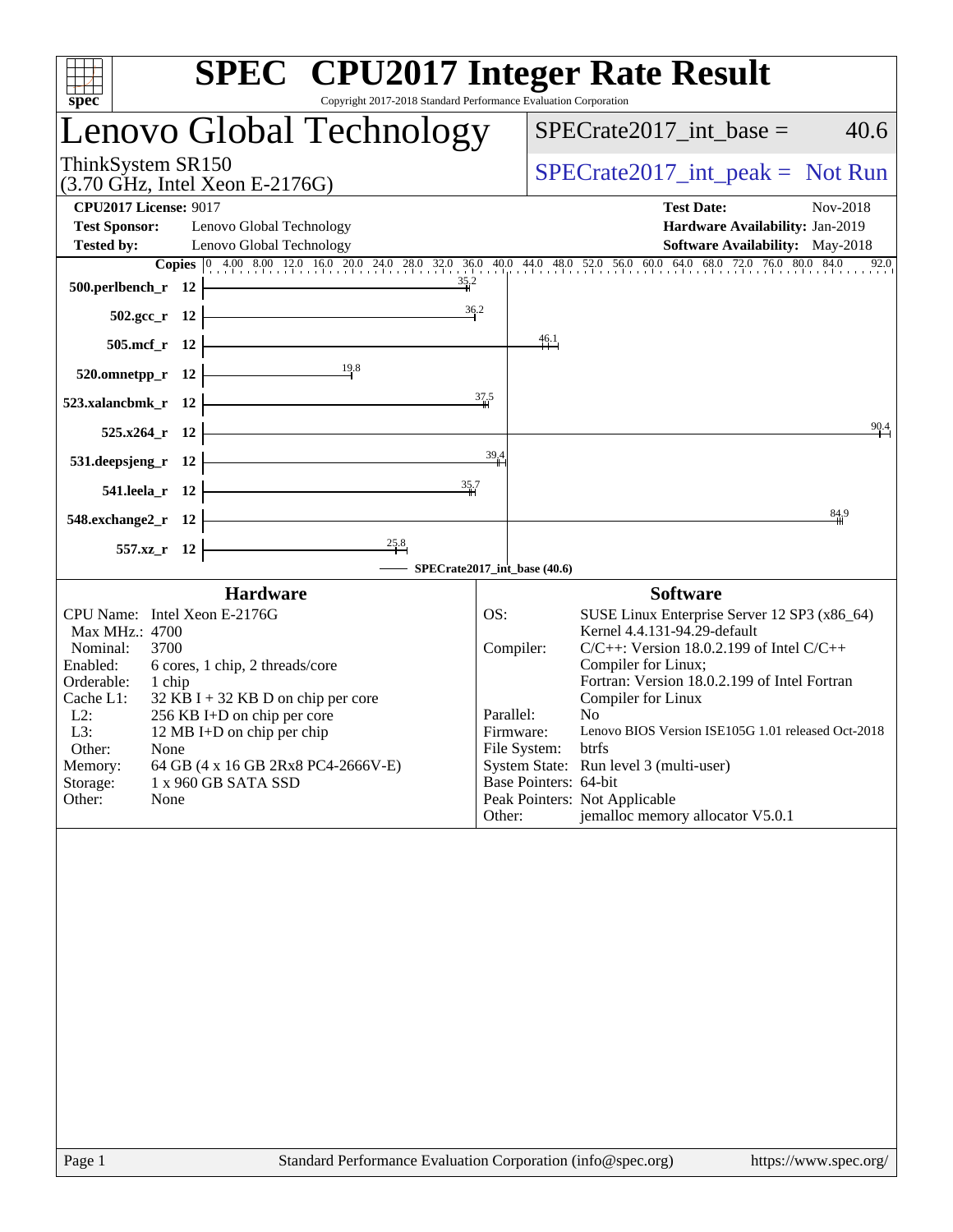

## Lenovo Global Technology

### SPECrate2017 int\_base =  $40.6$

(3.70 GHz, Intel Xeon E-2176G)

ThinkSystem SR150<br>  $SPECTR_{15}$  [SPECrate2017\\_int\\_peak =](http://www.spec.org/auto/cpu2017/Docs/result-fields.html#SPECrate2017intpeak) Not Run

**[Test Sponsor:](http://www.spec.org/auto/cpu2017/Docs/result-fields.html#TestSponsor)** Lenovo Global Technology **[Hardware Availability:](http://www.spec.org/auto/cpu2017/Docs/result-fields.html#HardwareAvailability)** Jan-2019

**[CPU2017 License:](http://www.spec.org/auto/cpu2017/Docs/result-fields.html#CPU2017License)** 9017 **[Test Date:](http://www.spec.org/auto/cpu2017/Docs/result-fields.html#TestDate)** Nov-2018 **[Tested by:](http://www.spec.org/auto/cpu2017/Docs/result-fields.html#Testedby)** Lenovo Global Technology **[Software Availability:](http://www.spec.org/auto/cpu2017/Docs/result-fields.html#SoftwareAvailability)** May-2018

### **[Results Table](http://www.spec.org/auto/cpu2017/Docs/result-fields.html#ResultsTable)**

|                             | <b>Base</b>   |                |                |                |       | <b>Peak</b>    |             |               |                |              |                |              |                |              |
|-----------------------------|---------------|----------------|----------------|----------------|-------|----------------|-------------|---------------|----------------|--------------|----------------|--------------|----------------|--------------|
| <b>Benchmark</b>            | <b>Copies</b> | <b>Seconds</b> | Ratio          | <b>Seconds</b> | Ratio | <b>Seconds</b> | Ratio       | <b>Copies</b> | <b>Seconds</b> | <b>Ratio</b> | <b>Seconds</b> | <b>Ratio</b> | <b>Seconds</b> | <b>Ratio</b> |
| 500.perlbench_r             | 12            | 542            | 35.2           | 538            | 35.5  | 544            | 35.1        |               |                |              |                |              |                |              |
| $502.\text{gcc\_r}$         | 12            | 468            | 36.3           | 469            | 36.2  | 470            | 36.1        |               |                |              |                |              |                |              |
| $505$ .mcf r                | 12            | 410            | 47.3           | 429            | 45.2  | 421            | 46.1        |               |                |              |                |              |                |              |
| 520.omnetpp_r               | 12            | 797            | 19.7           | 795            | 19.8  | 796            | <b>19.8</b> |               |                |              |                |              |                |              |
| 523.xalancbmk r             | 12            | 333            | 38.1           | 338            | 37.5  | 339            | 37.3        |               |                |              |                |              |                |              |
| 525.x264 r                  | 12            | 233            | 90.4           | 233            | 90.2  | 229            | 91.6        |               |                |              |                |              |                |              |
| 531.deepsjeng_r             | 12            | 341            | 40.4           | 349            | 39.4  | 350            | 39.3        |               |                |              |                |              |                |              |
| 541.leela_r                 | 12            | 560            | 35.5           | 547            | 36.3  | 556            | 35.7        |               |                |              |                |              |                |              |
| 548.exchange2_r             | 12            | 369            | 85.3           | 370            | 84.9  | 372            | 84.6        |               |                |              |                |              |                |              |
| 557.xz_r                    | 12            | 477            | 27.2           | 503            | 25.8  | 506            | 25.6        |               |                |              |                |              |                |              |
| $SPECrate2017$ int base =   |               |                | 40.6           |                |       |                |             |               |                |              |                |              |                |              |
| $SPECrate2017\_int\_peak =$ |               |                | <b>Not Run</b> |                |       |                |             |               |                |              |                |              |                |              |

Results appear in the [order in which they were run](http://www.spec.org/auto/cpu2017/Docs/result-fields.html#RunOrder). Bold underlined text [indicates a median measurement](http://www.spec.org/auto/cpu2017/Docs/result-fields.html#Median).

### **[Submit Notes](http://www.spec.org/auto/cpu2017/Docs/result-fields.html#SubmitNotes)**

 The taskset mechanism was used to bind copies to processors. The config file option 'submit' was used to generate taskset commands to bind each copy to a specific processor. For details, please see the config file.

### **[Operating System Notes](http://www.spec.org/auto/cpu2017/Docs/result-fields.html#OperatingSystemNotes)**

Stack size set to unlimited using "ulimit -s unlimited"

### **[General Notes](http://www.spec.org/auto/cpu2017/Docs/result-fields.html#GeneralNotes)**

Environment variables set by runcpu before the start of the run: LD\_LIBRARY\_PATH = "/home/cpu2017-1.0.5-ic18.0u2/lib/ia32:/home/cpu2017-1.0.5-ic18.0u2/lib/intel64" LD\_LIBRARY\_PATH = "\$LD\_LIBRARY\_PATH:/home/cpu2017-1.0.5-ic18.0u2/je5.0.1-32:/home/cpu2017-1.0.5-ic18.0u2/je5.0.1-64" Binaries compiled on a system with 1x Intel Core i7-6700K CPU + 32GB RAM memory using Redhat Enterprise Linux 7.5 Transparent Huge Pages enabled by default Prior to runcpu invocation Filesystem page cache synced and cleared with: sync; echo 3> /proc/sys/vm/drop\_caches Yes: The test sponsor attests, as of date of publication, that CVE-2017-5754 (Meltdown) is mitigated in the system as tested and documented. Yes: The test sponsor attests, as of date of publication, that CVE-2017-5753 (Spectre variant 1) is mitigated in the system as tested and documented. Yes: The test sponsor attests, as of date of publication, that CVE-2017-5715 (Spectre variant 2) is mitigated in the system as tested and documented.

**(Continued on next page)**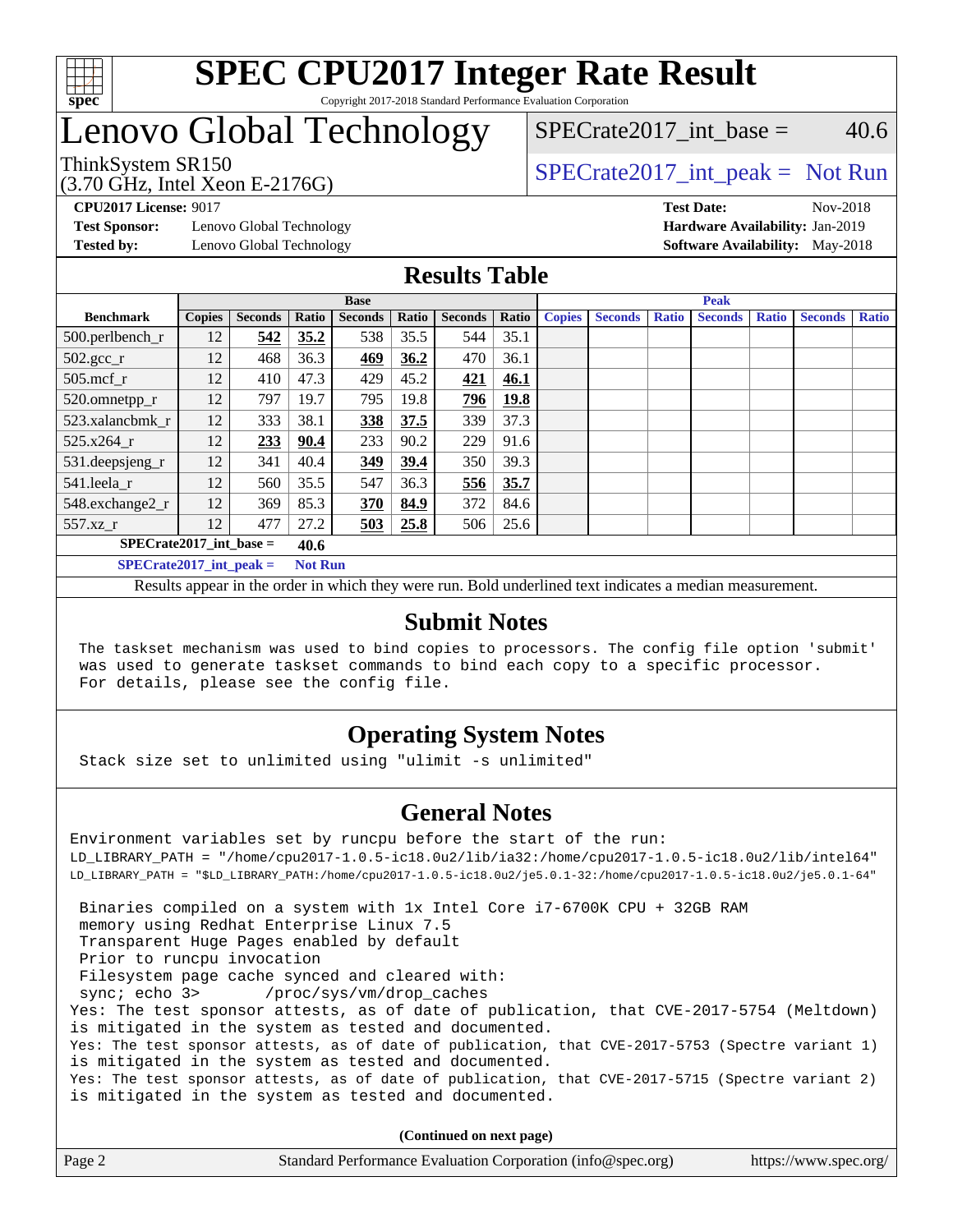

# **[SPEC CPU2017 Integer Rate Result](http://www.spec.org/auto/cpu2017/Docs/result-fields.html#SPECCPU2017IntegerRateResult)**

Copyright 2017-2018 Standard Performance Evaluation Corporation

### Lenovo Global Technology

ThinkSystem SR150<br>  $SPECTR_{15}$  [SPECrate2017\\_int\\_peak =](http://www.spec.org/auto/cpu2017/Docs/result-fields.html#SPECrate2017intpeak) Not Run

 $SPECrate2017\_int\_base = 40.6$ 

(3.70 GHz, Intel Xeon E-2176G)

**[CPU2017 License:](http://www.spec.org/auto/cpu2017/Docs/result-fields.html#CPU2017License)** 9017 **[Test Date:](http://www.spec.org/auto/cpu2017/Docs/result-fields.html#TestDate)** Nov-2018 **[Test Sponsor:](http://www.spec.org/auto/cpu2017/Docs/result-fields.html#TestSponsor)** Lenovo Global Technology **[Hardware Availability:](http://www.spec.org/auto/cpu2017/Docs/result-fields.html#HardwareAvailability)** Jan-2019 **[Tested by:](http://www.spec.org/auto/cpu2017/Docs/result-fields.html#Testedby)** Lenovo Global Technology **[Software Availability:](http://www.spec.org/auto/cpu2017/Docs/result-fields.html#SoftwareAvailability)** May-2018

### **[General Notes \(Continued\)](http://www.spec.org/auto/cpu2017/Docs/result-fields.html#GeneralNotes)**

 jemalloc, a general purpose malloc implementation built with the RedHat Enterprise 7.5, and the system compiler gcc 4.8.5 sources available from jemalloc.net or <https://github.com/jemalloc/jemalloc/releases>

#### **[Platform Notes](http://www.spec.org/auto/cpu2017/Docs/result-fields.html#PlatformNotes)**

Page 3 Standard Performance Evaluation Corporation [\(info@spec.org\)](mailto:info@spec.org) <https://www.spec.org/> BIOS configuration: Choose Operating Mode set to Maximum Performance Choose Operating Mode set to Custom Mode CPU P-state Control set to Legacy Execute Disable Bit set to Disable Sysinfo program /home/cpu2017-1.0.5-ic18.0u2/bin/sysinfo Rev: r5974 of 2018-05-19 9bcde8f2999c33d61f64985e45859ea9 running on linux-3wuo Thu Nov 8 15:18:22 2018 SUT (System Under Test) info as seen by some common utilities. For more information on this section, see <https://www.spec.org/cpu2017/Docs/config.html#sysinfo> From /proc/cpuinfo model name : Intel(R) Xeon(R) E-2176G CPU @ 3.70GHz 1 "physical id"s (chips) 12 "processors" cores, siblings (Caution: counting these is hw and system dependent. The following excerpts from /proc/cpuinfo might not be reliable. Use with caution.) cpu cores : 6 siblings : 12 physical 0: cores 0 1 2 3 4 5 From lscpu: Architecture: x86\_64 CPU op-mode(s): 32-bit, 64-bit Byte Order: Little Endian  $CPU(s):$  12 On-line CPU(s) list: 0-11 Thread(s) per core: 2 Core(s) per socket: 6 Socket(s): 1 NUMA node(s): 1 Vendor ID: GenuineIntel CPU family: 6 Model: 158 Model name: Intel(R) Xeon(R) E-2176G CPU @ 3.70GHz Stepping: 10 CPU MHz: 4480.097 CPU max MHz: 4700.0000 **(Continued on next page)**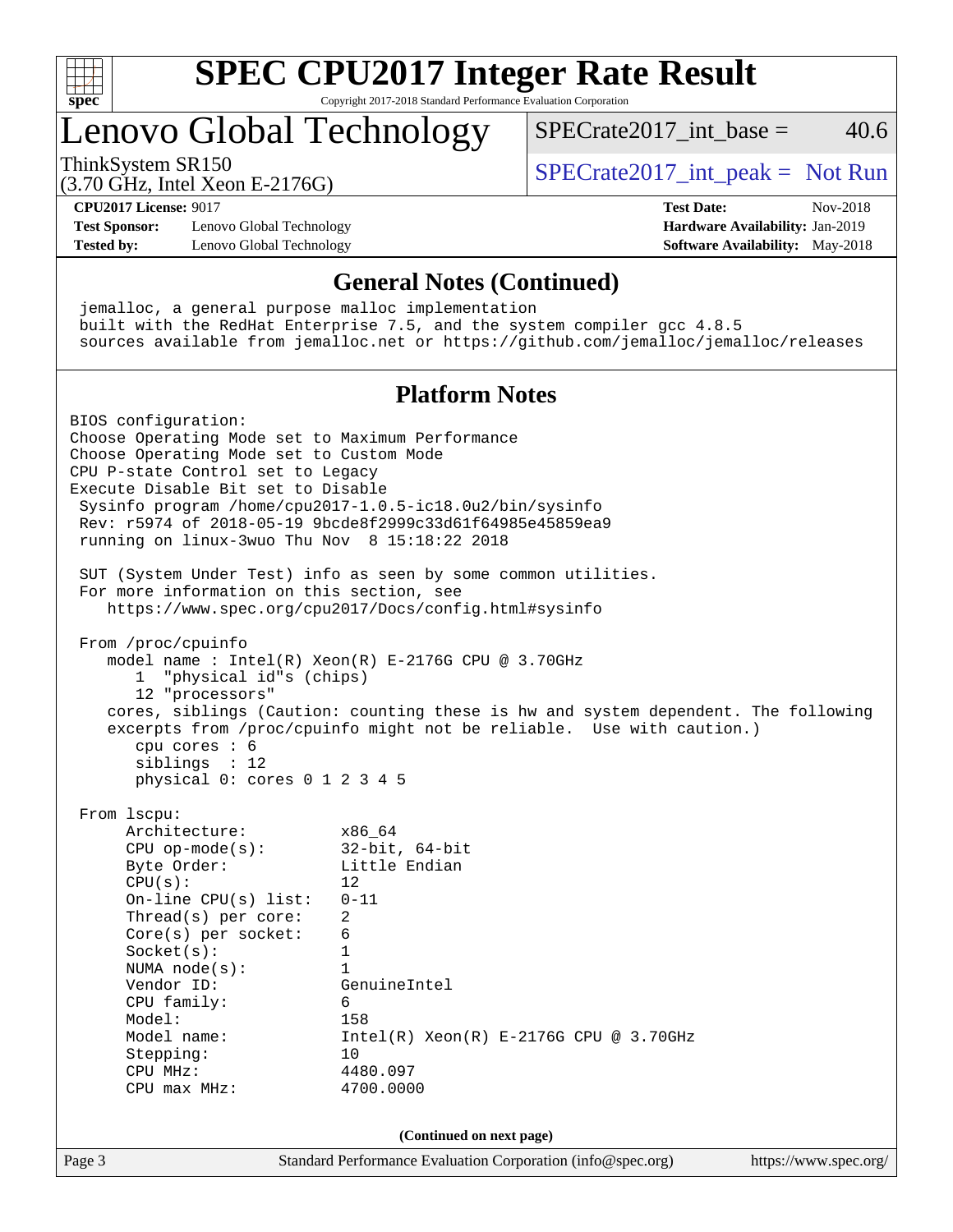

Lenovo Global Technology

 $SPECTate2017\_int\_base = 40.6$ 

(3.70 GHz, Intel Xeon E-2176G)

ThinkSystem SR150<br>  $SPECTR_{15}$  [SPECrate2017\\_int\\_peak =](http://www.spec.org/auto/cpu2017/Docs/result-fields.html#SPECrate2017intpeak) Not Run

**[CPU2017 License:](http://www.spec.org/auto/cpu2017/Docs/result-fields.html#CPU2017License)** 9017 **[Test Date:](http://www.spec.org/auto/cpu2017/Docs/result-fields.html#TestDate)** Nov-2018

**[Test Sponsor:](http://www.spec.org/auto/cpu2017/Docs/result-fields.html#TestSponsor)** Lenovo Global Technology **[Hardware Availability:](http://www.spec.org/auto/cpu2017/Docs/result-fields.html#HardwareAvailability)** Jan-2019 **[Tested by:](http://www.spec.org/auto/cpu2017/Docs/result-fields.html#Testedby)** Lenovo Global Technology **[Software Availability:](http://www.spec.org/auto/cpu2017/Docs/result-fields.html#SoftwareAvailability)** May-2018

#### **[Platform Notes \(Continued\)](http://www.spec.org/auto/cpu2017/Docs/result-fields.html#PlatformNotes)**

| CPU min MHz:            | 800.0000     |
|-------------------------|--------------|
| BogoMIPS:               | 7391.96      |
| Virtualization:         | $VT - x$     |
| $L1d$ cache:            | 32K          |
| $L1i$ cache:            | 32K          |
| $L2$ cache:             | 256K         |
| $L3$ cache:             | 12288K       |
| NUMA $node0$ $CPU(s)$ : | $0 - 11$     |
| Flans:                  | fnu vme de n |

Flags: fpu vme de pse tsc msr pae mce cx8 apic sep mtrr pge mca cmov pat pse36 clflush dts acpi mmx fxsr sse sse2 ss ht tm pbe syscall nx pdpe1gb rdtscp lm constant\_tsc art arch\_perfmon pebs bts rep\_good nopl xtopology nonstop\_tsc aperfmperf eagerfpu pni pclmulqdq dtes64 monitor ds\_cpl vmx smx est tm2 ssse3 sdbg fma cx16 xtpr pdcm pcid sse4\_1 sse4\_2 x2apic movbe popcnt tsc\_deadline\_timer aes xsave avx f16c rdrand lahf\_lm abm 3dnowprefetch ida arat epb invpcid\_single pln pts dtherm hwp hwp\_notify hwp\_act\_window hwp\_epp intel\_pt rsb\_ctxsw spec\_ctrl stibp ssbd retpoline kaiser tpr\_shadow vnmi flexpriority ept vpid fsgsbase tsc\_adjust bmi1 hle avx2 smep bmi2 erms invpcid rtm mpx rdseed adx smap clflushopt xsaveopt xsavec xgetbv1

```
 /proc/cpuinfo cache data
    cache size : 12288 KB
```
 From numactl --hardware WARNING: a numactl 'node' might or might not correspond to a physical chip.

 available: 1 nodes (0) node 0 cpus: 0 1 2 3 4 5 6 7 8 9 10 11

 node 0 size: 64380 MB node 0 free: 63823 MB

 node 0 0: 10

node distances:

 From /proc/meminfo MemTotal: 65925284 kB HugePages\_Total: 0 Hugepagesize: 2048 kB

 From /etc/\*release\* /etc/\*version\* SuSE-release: SUSE Linux Enterprise Server 12 (x86\_64)

 VERSION = 12 PATCHLEVEL = 3

 NAME="SLES" VERSION="12-SP3"

 # This file is deprecated and will be removed in a future service pack or release. # Please check /etc/os-release for details about this release. os-release:

**(Continued on next page)**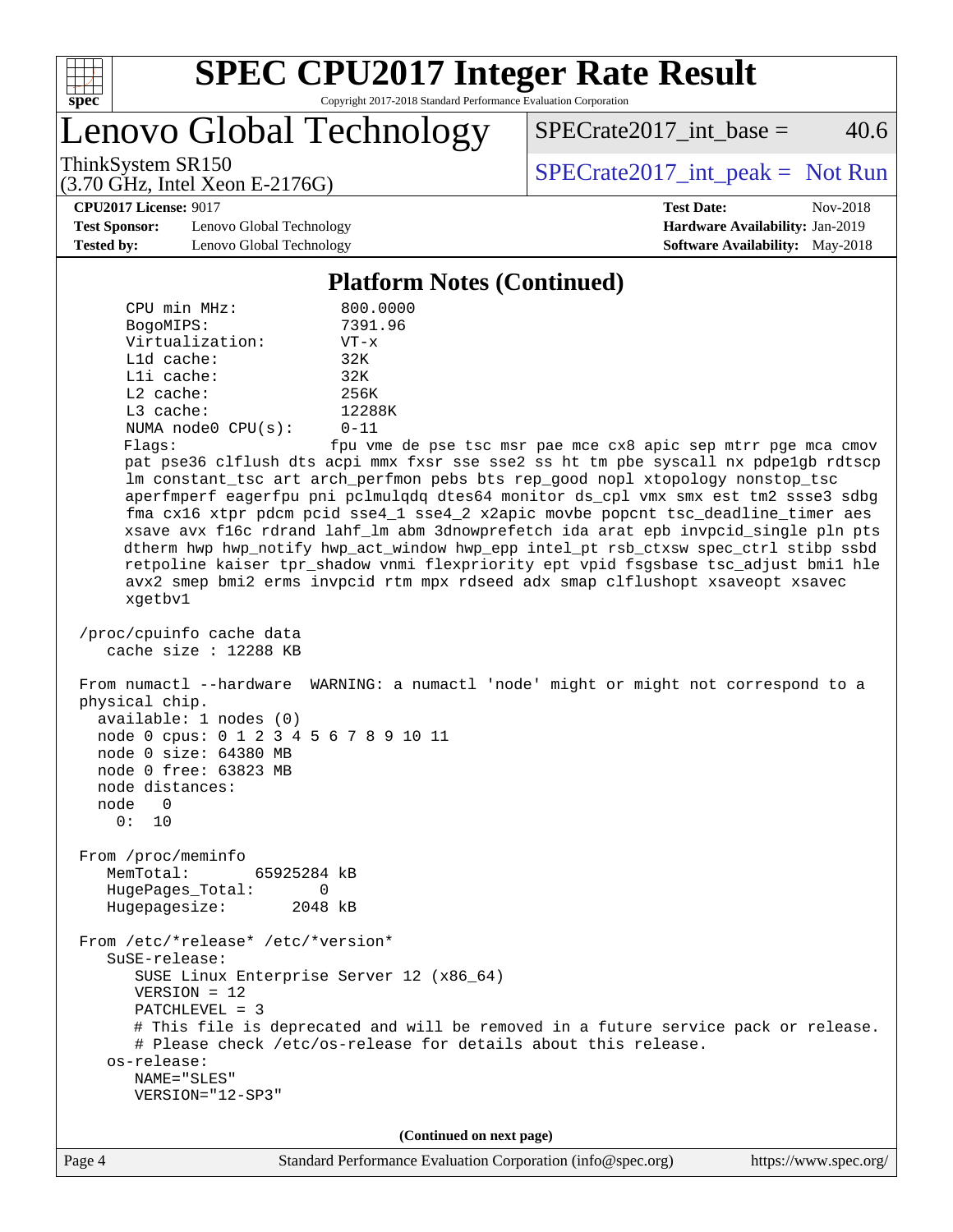

# **[SPEC CPU2017 Integer Rate Result](http://www.spec.org/auto/cpu2017/Docs/result-fields.html#SPECCPU2017IntegerRateResult)**

Copyright 2017-2018 Standard Performance Evaluation Corporation

### Lenovo Global Technology

 $SPECTate2017\_int\_base = 40.6$ 

(3.70 GHz, Intel Xeon E-2176G)

ThinkSystem SR150<br>  $SPECTR_{15}$  [SPECrate2017\\_int\\_peak =](http://www.spec.org/auto/cpu2017/Docs/result-fields.html#SPECrate2017intpeak) Not Run

**[Test Sponsor:](http://www.spec.org/auto/cpu2017/Docs/result-fields.html#TestSponsor)** Lenovo Global Technology **[Hardware Availability:](http://www.spec.org/auto/cpu2017/Docs/result-fields.html#HardwareAvailability)** Jan-2019 **[Tested by:](http://www.spec.org/auto/cpu2017/Docs/result-fields.html#Testedby)** Lenovo Global Technology **[Software Availability:](http://www.spec.org/auto/cpu2017/Docs/result-fields.html#SoftwareAvailability)** May-2018

**[CPU2017 License:](http://www.spec.org/auto/cpu2017/Docs/result-fields.html#CPU2017License)** 9017 **[Test Date:](http://www.spec.org/auto/cpu2017/Docs/result-fields.html#TestDate)** Nov-2018

#### **[Platform Notes \(Continued\)](http://www.spec.org/auto/cpu2017/Docs/result-fields.html#PlatformNotes)**

 VERSION\_ID="12.3" PRETTY\_NAME="SUSE Linux Enterprise Server 12 SP3" ID="sles" ANSI\_COLOR="0;32" CPE\_NAME="cpe:/o:suse:sles:12:sp3"

uname -a:

 Linux linux-3wuo 4.4.131-94.29-default #1 SMP Mon May 21 14:41:34 UTC 2018 (f49bc78) x86\_64 x86\_64 x86\_64 GNU/Linux

Kernel self-reported vulnerability status:

 CVE-2017-5754 (Meltdown): Mitigation: PTI CVE-2017-5753 (Spectre variant 1): Mitigation: \_\_user pointer sanitization CVE-2017-5715 (Spectre variant 2): Mitigation: IBRS+IBPB

run-level 3 Nov 8 15:13

 SPEC is set to: /home/cpu2017-1.0.5-ic18.0u2 Filesystem Type Size Used Avail Use% Mounted on /dev/sda2 btrfs 893G 16G 877G 2% /home

 Additional information from dmidecode follows. WARNING: Use caution when you interpret this section. The 'dmidecode' program reads system data which is "intended to allow hardware to be accurately determined", but the intent may not be met, as there are frequent changes to hardware, firmware, and the "DMTF SMBIOS" standard. BIOS Lenovo -[ISE105G-1.01]- 10/25/2018 Memory: 4x Micron 18ASF2G72AZ-2G6D1 16 GB 2 rank 2666

(End of data from sysinfo program)

#### **[Compiler Version Notes](http://www.spec.org/auto/cpu2017/Docs/result-fields.html#CompilerVersionNotes)**

| CC.                                                                                          | 500.perlbench_r(base) 502.gcc_r(base) 505.mcf_r(base) 525.x264_r(base)<br>$557.xx$ $r(base)$ |  |  |  |  |  |
|----------------------------------------------------------------------------------------------|----------------------------------------------------------------------------------------------|--|--|--|--|--|
|                                                                                              | icc (ICC) 18.0.2 20180210<br>Copyright (C) 1985-2018 Intel Corporation. All rights reserved. |  |  |  |  |  |
| CXXC 520.omnetpp_r(base) 523.xalancbmk_r(base) 531.deepsjeng_r(base)<br>$541.$ leela r(base) |                                                                                              |  |  |  |  |  |
| (Continued on next page)                                                                     |                                                                                              |  |  |  |  |  |
| Page 5                                                                                       | Standard Performance Evaluation Corporation (info@spec.org)<br>https://www.spec.org/         |  |  |  |  |  |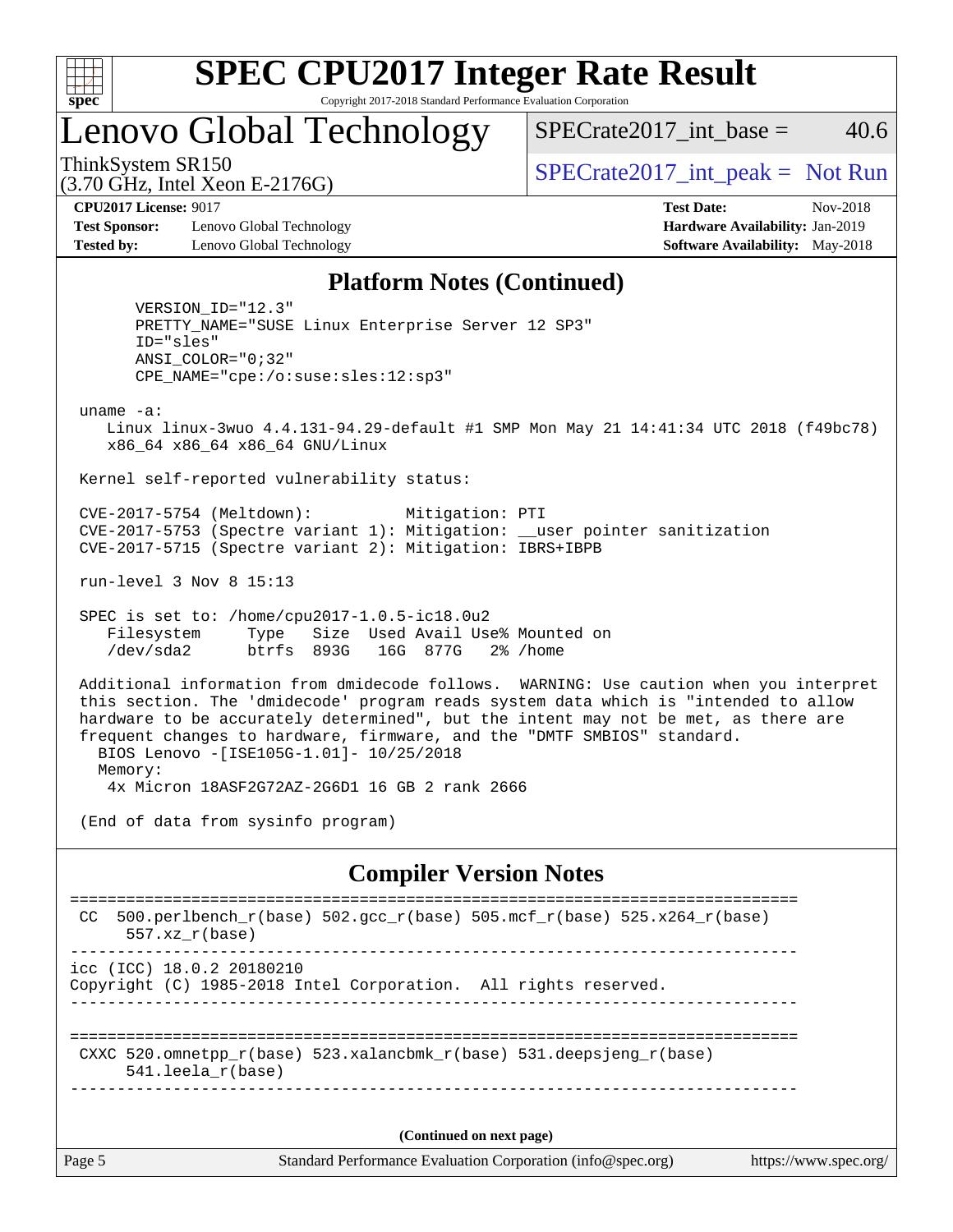

## Lenovo Global Technology

 $SPECTate2017\_int\_base = 40.6$ 

(3.70 GHz, Intel Xeon E-2176G)

ThinkSystem SR150<br>  $SPECTR_{15}$  [SPECrate2017\\_int\\_peak =](http://www.spec.org/auto/cpu2017/Docs/result-fields.html#SPECrate2017intpeak) Not Run

**[Test Sponsor:](http://www.spec.org/auto/cpu2017/Docs/result-fields.html#TestSponsor)** Lenovo Global Technology **[Hardware Availability:](http://www.spec.org/auto/cpu2017/Docs/result-fields.html#HardwareAvailability)** Jan-2019 **[Tested by:](http://www.spec.org/auto/cpu2017/Docs/result-fields.html#Testedby)** Lenovo Global Technology **[Software Availability:](http://www.spec.org/auto/cpu2017/Docs/result-fields.html#SoftwareAvailability)** May-2018

**[CPU2017 License:](http://www.spec.org/auto/cpu2017/Docs/result-fields.html#CPU2017License)** 9017 **[Test Date:](http://www.spec.org/auto/cpu2017/Docs/result-fields.html#TestDate)** Nov-2018

### **[Compiler Version Notes \(Continued\)](http://www.spec.org/auto/cpu2017/Docs/result-fields.html#CompilerVersionNotes)**

| icpc (ICC) 18.0.2 20180210 | Copyright (C) 1985-2018 Intel Corporation. All rights reserved.                                  |  |  |  |  |  |  |  |
|----------------------------|--------------------------------------------------------------------------------------------------|--|--|--|--|--|--|--|
|                            |                                                                                                  |  |  |  |  |  |  |  |
| FC 548. exchange2 r(base)  |                                                                                                  |  |  |  |  |  |  |  |
|                            | ifort (IFORT) 18.0.2 20180210<br>Copyright (C) 1985-2018 Intel Corporation. All rights reserved. |  |  |  |  |  |  |  |

### **[Base Compiler Invocation](http://www.spec.org/auto/cpu2017/Docs/result-fields.html#BaseCompilerInvocation)**

[C benchmarks](http://www.spec.org/auto/cpu2017/Docs/result-fields.html#Cbenchmarks):

[icc -m64 -std=c11](http://www.spec.org/cpu2017/results/res2018q4/cpu2017-20181113-09760.flags.html#user_CCbase_intel_icc_64bit_c11_33ee0cdaae7deeeab2a9725423ba97205ce30f63b9926c2519791662299b76a0318f32ddfffdc46587804de3178b4f9328c46fa7c2b0cd779d7a61945c91cd35)

[C++ benchmarks:](http://www.spec.org/auto/cpu2017/Docs/result-fields.html#CXXbenchmarks) [icpc -m64](http://www.spec.org/cpu2017/results/res2018q4/cpu2017-20181113-09760.flags.html#user_CXXbase_intel_icpc_64bit_4ecb2543ae3f1412ef961e0650ca070fec7b7afdcd6ed48761b84423119d1bf6bdf5cad15b44d48e7256388bc77273b966e5eb805aefd121eb22e9299b2ec9d9)

[Fortran benchmarks](http://www.spec.org/auto/cpu2017/Docs/result-fields.html#Fortranbenchmarks): [ifort -m64](http://www.spec.org/cpu2017/results/res2018q4/cpu2017-20181113-09760.flags.html#user_FCbase_intel_ifort_64bit_24f2bb282fbaeffd6157abe4f878425411749daecae9a33200eee2bee2fe76f3b89351d69a8130dd5949958ce389cf37ff59a95e7a40d588e8d3a57e0c3fd751)

### **[Base Portability Flags](http://www.spec.org/auto/cpu2017/Docs/result-fields.html#BasePortabilityFlags)**

 500.perlbench\_r: [-DSPEC\\_LP64](http://www.spec.org/cpu2017/results/res2018q4/cpu2017-20181113-09760.flags.html#b500.perlbench_r_basePORTABILITY_DSPEC_LP64) [-DSPEC\\_LINUX\\_X64](http://www.spec.org/cpu2017/results/res2018q4/cpu2017-20181113-09760.flags.html#b500.perlbench_r_baseCPORTABILITY_DSPEC_LINUX_X64) 502.gcc\_r: [-DSPEC\\_LP64](http://www.spec.org/cpu2017/results/res2018q4/cpu2017-20181113-09760.flags.html#suite_basePORTABILITY502_gcc_r_DSPEC_LP64) 505.mcf\_r: [-DSPEC\\_LP64](http://www.spec.org/cpu2017/results/res2018q4/cpu2017-20181113-09760.flags.html#suite_basePORTABILITY505_mcf_r_DSPEC_LP64) 520.omnetpp\_r: [-DSPEC\\_LP64](http://www.spec.org/cpu2017/results/res2018q4/cpu2017-20181113-09760.flags.html#suite_basePORTABILITY520_omnetpp_r_DSPEC_LP64) 523.xalancbmk\_r: [-DSPEC\\_LP64](http://www.spec.org/cpu2017/results/res2018q4/cpu2017-20181113-09760.flags.html#suite_basePORTABILITY523_xalancbmk_r_DSPEC_LP64) [-DSPEC\\_LINUX](http://www.spec.org/cpu2017/results/res2018q4/cpu2017-20181113-09760.flags.html#b523.xalancbmk_r_baseCXXPORTABILITY_DSPEC_LINUX) 525.x264\_r: [-DSPEC\\_LP64](http://www.spec.org/cpu2017/results/res2018q4/cpu2017-20181113-09760.flags.html#suite_basePORTABILITY525_x264_r_DSPEC_LP64) 531.deepsjeng\_r: [-DSPEC\\_LP64](http://www.spec.org/cpu2017/results/res2018q4/cpu2017-20181113-09760.flags.html#suite_basePORTABILITY531_deepsjeng_r_DSPEC_LP64) 541.leela\_r: [-DSPEC\\_LP64](http://www.spec.org/cpu2017/results/res2018q4/cpu2017-20181113-09760.flags.html#suite_basePORTABILITY541_leela_r_DSPEC_LP64) 548.exchange2\_r: [-DSPEC\\_LP64](http://www.spec.org/cpu2017/results/res2018q4/cpu2017-20181113-09760.flags.html#suite_basePORTABILITY548_exchange2_r_DSPEC_LP64) 557.xz\_r: [-DSPEC\\_LP64](http://www.spec.org/cpu2017/results/res2018q4/cpu2017-20181113-09760.flags.html#suite_basePORTABILITY557_xz_r_DSPEC_LP64)

### **[Base Optimization Flags](http://www.spec.org/auto/cpu2017/Docs/result-fields.html#BaseOptimizationFlags)**

[C benchmarks](http://www.spec.org/auto/cpu2017/Docs/result-fields.html#Cbenchmarks):

[-Wl,-z,muldefs](http://www.spec.org/cpu2017/results/res2018q4/cpu2017-20181113-09760.flags.html#user_CCbase_link_force_multiple1_b4cbdb97b34bdee9ceefcfe54f4c8ea74255f0b02a4b23e853cdb0e18eb4525ac79b5a88067c842dd0ee6996c24547a27a4b99331201badda8798ef8a743f577) [-xCORE-AVX2](http://www.spec.org/cpu2017/results/res2018q4/cpu2017-20181113-09760.flags.html#user_CCbase_f-xCORE-AVX2) [-ipo](http://www.spec.org/cpu2017/results/res2018q4/cpu2017-20181113-09760.flags.html#user_CCbase_f-ipo) [-O3](http://www.spec.org/cpu2017/results/res2018q4/cpu2017-20181113-09760.flags.html#user_CCbase_f-O3) [-no-prec-div](http://www.spec.org/cpu2017/results/res2018q4/cpu2017-20181113-09760.flags.html#user_CCbase_f-no-prec-div) [-qopt-mem-layout-trans=3](http://www.spec.org/cpu2017/results/res2018q4/cpu2017-20181113-09760.flags.html#user_CCbase_f-qopt-mem-layout-trans_de80db37974c74b1f0e20d883f0b675c88c3b01e9d123adea9b28688d64333345fb62bc4a798493513fdb68f60282f9a726aa07f478b2f7113531aecce732043) [-L/usr/local/je5.0.1-64/lib](http://www.spec.org/cpu2017/results/res2018q4/cpu2017-20181113-09760.flags.html#user_CCbase_jemalloc_link_path64_4b10a636b7bce113509b17f3bd0d6226c5fb2346b9178c2d0232c14f04ab830f976640479e5c33dc2bcbbdad86ecfb6634cbbd4418746f06f368b512fced5394) [-ljemalloc](http://www.spec.org/cpu2017/results/res2018q4/cpu2017-20181113-09760.flags.html#user_CCbase_jemalloc_link_lib_d1249b907c500fa1c0672f44f562e3d0f79738ae9e3c4a9c376d49f265a04b9c99b167ecedbf6711b3085be911c67ff61f150a17b3472be731631ba4d0471706)

**(Continued on next page)**

Page 6 Standard Performance Evaluation Corporation [\(info@spec.org\)](mailto:info@spec.org) <https://www.spec.org/>